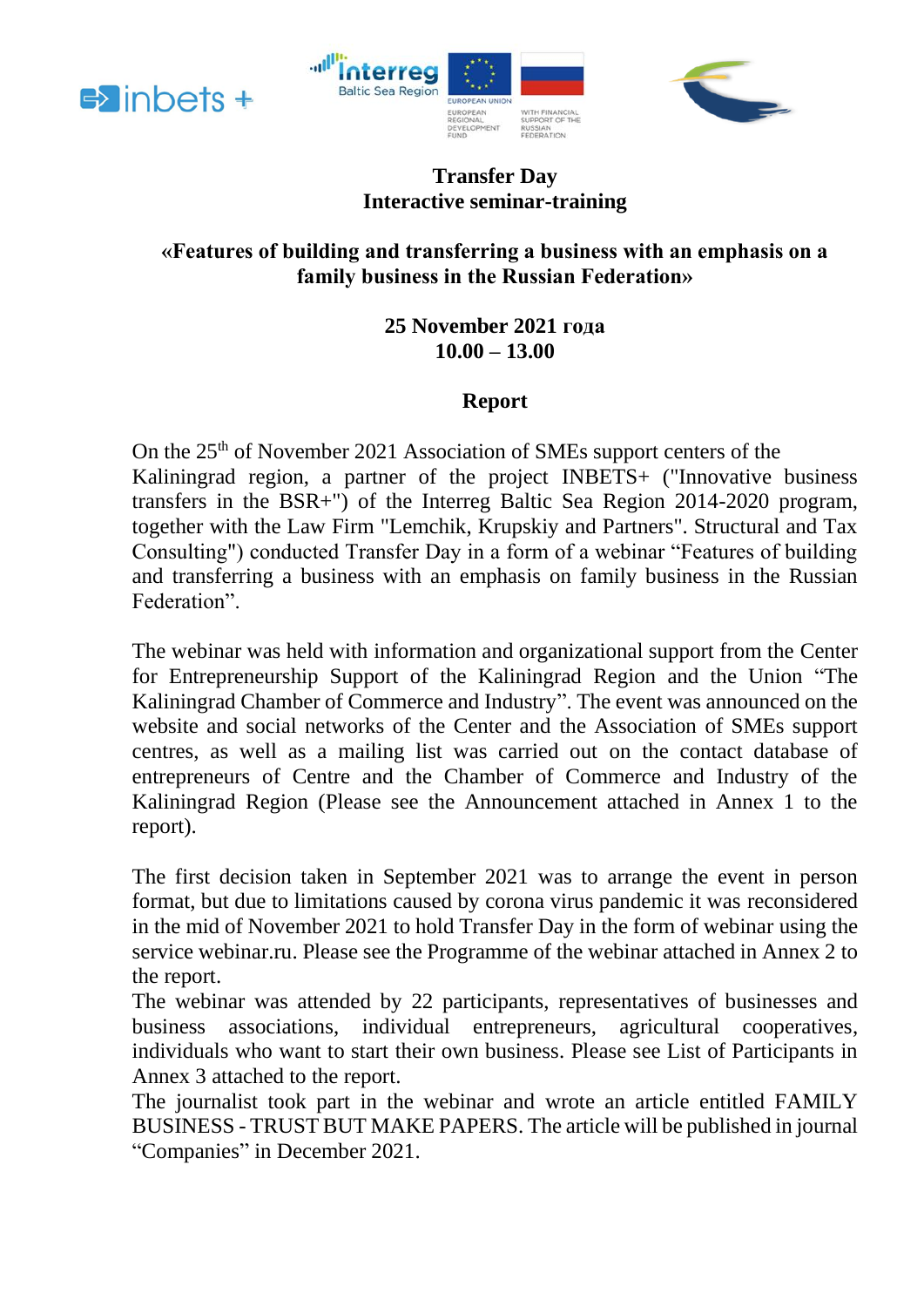





#### **Summary of the webinar**

Alexander Popov, the President of the Association of SMEs support centres of the Kaliningrad Region opened the event and shortly presented the INBETS+ project and stressed the importance and timeliness of the Transfer Day topic in the present conditions.



The speakers of the webinar on business transfer were Elena MATVEEVA, head of the North-West branch of Lemchik, Krupskiy and Partners, Sergey USHAKOV, lawyer of the Moscow City Bar Association, Alexander YUDIN, head of the department for work with members of the chamber and support of entrepreneurship of the Kaliningrad Chamber of Commerce and Industry. They analyzed in detail the issues, court cases and practical legal situations related to the stated topic.

Elena MATVEEVA presented to the audience the report "Analysis of the main models of building and transferring a family business on the principle of spousespouse, parents-children. Practical recommendations for risk mitigation". Please see the presentation of Elena Matveeva in Annex 5 to the report.

The speaker noted that the study of family business models has a number of features and, as a result, specific advantages and disadvantages. The advantages of a family form of business are the following: the presence of trusting relationships within the family, ease of decision-making, work for the future (long-term goals and continuity), high crisis resistance, efficiency, reputation and low staff turnover.

The disadvantages of a family business include a mixture of business issues and family interests, informal relationships, a difficult psychological environment in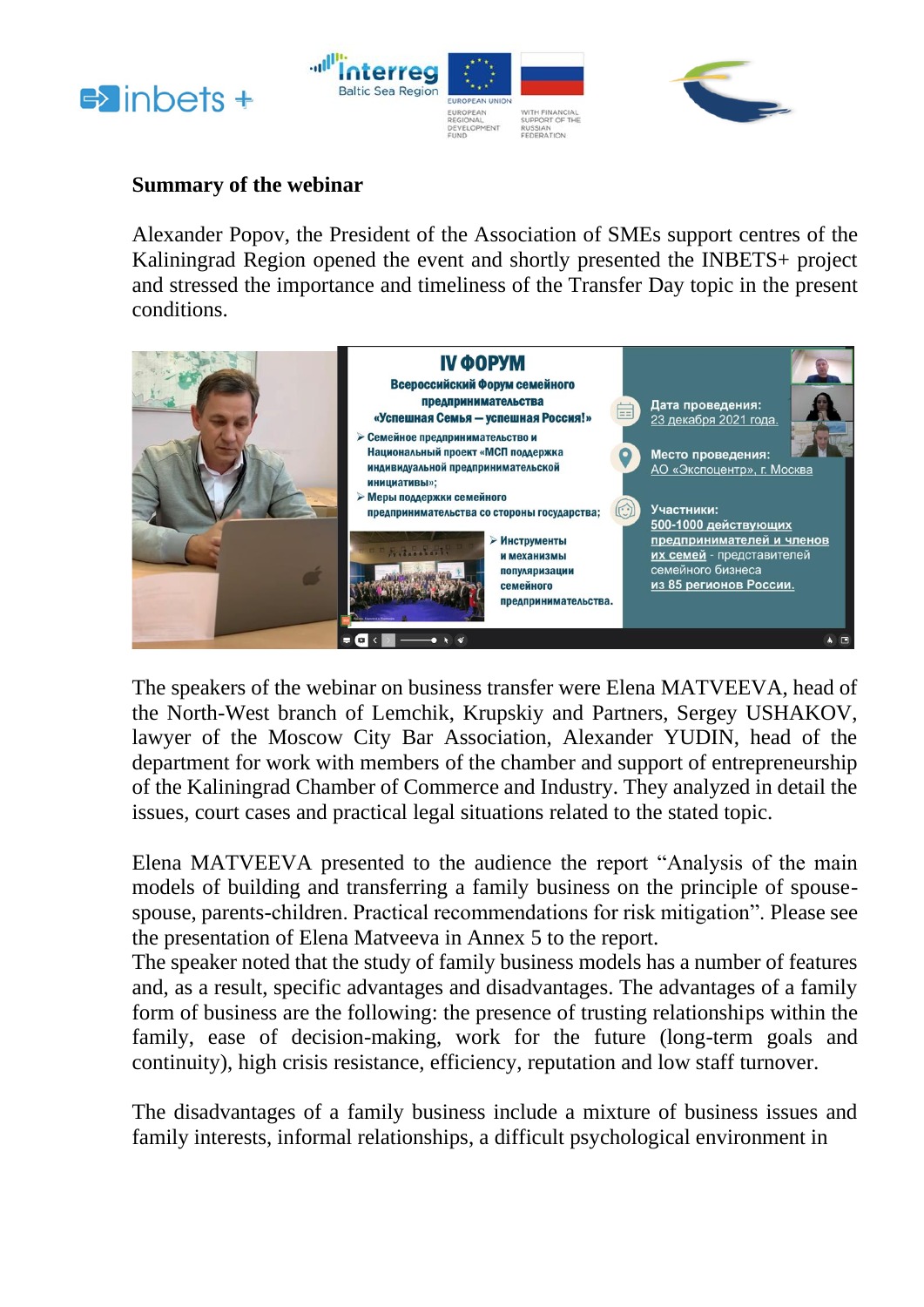





the team (especially when relatives and non-relatives are involved in the company), a lack of discipline (arises due to the fact that a lot is forgiven to

relatives in the family business), the risk of losing key employees, the imperfection of the motivation system (often salaries and other motivational payments are determined by the owner at their own discretion and are not always clear to other team members), the uncertainty of roles (as a rule, there are no clear functional responsibilities in a family business).



Speaking about the peculiarities of the legal regulation of family entrepreneurship, Elena MATVEEVA noted that currently in the Russian Federation there is no definition of such a legal phenomenon as family entrepreneurship and business of spouses. And in its implementation, as a rule, the norms of civil, family, corporate, tax law are used.

Attempts are now being made to submit to the Ministry of Economic Development a draft of amendments to the law on small and medium-sized businesses related to family businesses. It is expected that special rules will be introduced that determine the functioning of a family enterprise and improve their situation - special tax regimes, family patents, additional measures of state support. This is done in order to reduce the risks of family business, the main of which are civil, tax and inheritance.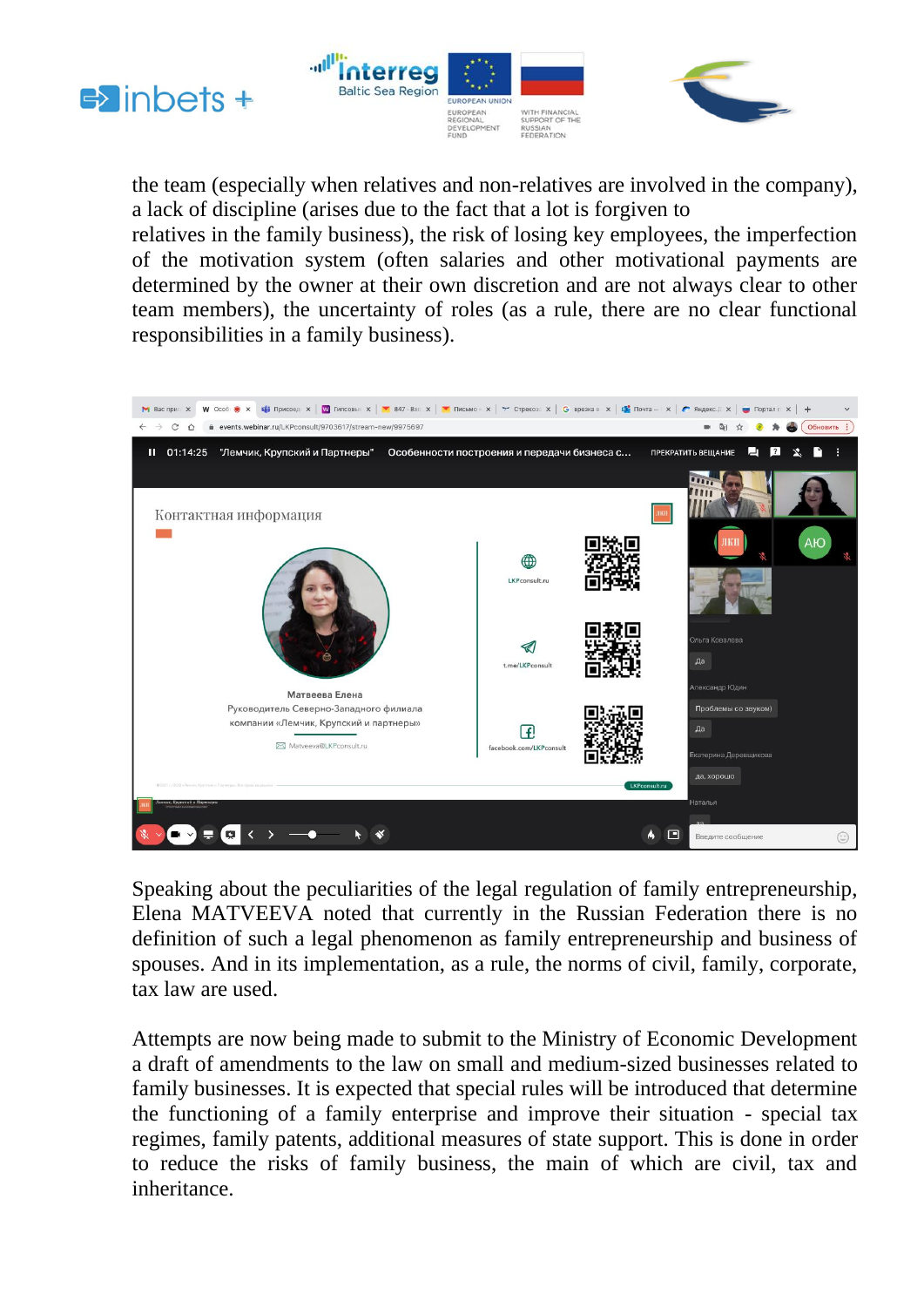





Then the speaker presented various models of building a family business and the risks arising in connection with this: "The main risk of a family business is divorce and division of property." To minimize the negative consequences of such events, in her opinion, it is necessary to take a number of steps. In particular: the conclusion of a marriage contract, an agreement on the division of property, the conclusion of a property trust agreement, the drawing up of a will (including a joint one), the conclusion of an inheritance agreement, the creation of an inheritance fund, the development of a fundamental document of the "Family Constitution", strict control of document circulation.

The next speaker of the webinar, lawyer Sergei USHAKOV, presented the audience with a report "Trust and Safety: Non-Obvious Legal Aspects of Family Business". Please see the presentation in Annex 6 attached to the report.



Questions about the features of divorce, division of property, the risks arising from this and the possibility of minimizing them were considered. "The topic is more than relevant. In the last seven years in the Russian Federation, more than 65% of divorces per hundred entered into marriages," the speaker said. In the event of divorce, issues of the division of jointly acquired property are also resolved. Today's rise in divorce rates is fueling an increase in property disputes. Businessmen are responding to this situation by increasing the number of prenuptial agreements. The last three years have been almost a geometric progression.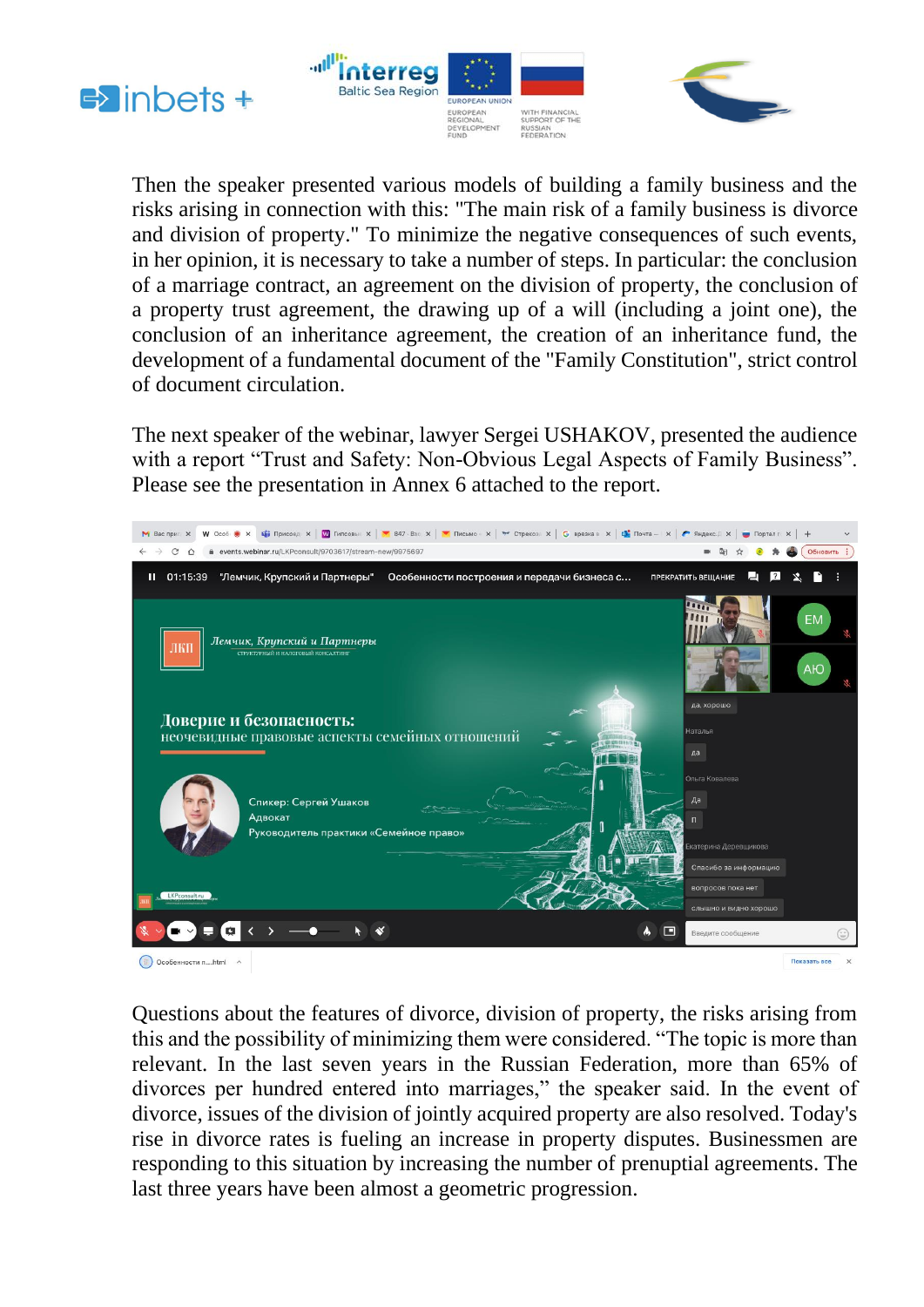





The expert also recalled some of the provisions of the family code relating to the property of spouses and gave examples of its division in case of divorce, including the division of shares in a business. The features of the division of the company, represented as LLC and individual entrepreneur, the division of funds on the brokerage account of one of the spouses and other special cases were considered: "Most of the risks associated with the division of property, shares in a business and business obligations in a divorce can be eliminated or minimized in case of concluding of a marriage contract or an agreement on the division of property."

At the end of the webinar, Alexander YUDIN presented to the audience the project of the Kaliningrad Chamber of Commerce and Industry "Development of a family business". Please see the presentation in Annex 7 attached to the report. "According to a survey by the RF Chamber of Commerce and Industry, 74% of small and medium-sized businesses in Russia are family-owned companies. In the Kaliningrad region, the family business promotes the image of the region, creates new jobs, stimulates employment, develops new areas of the regional economy, and guarantees the employment of youth and pensioners. The development of the family business is the key to the stable development of the region's economy," he said.